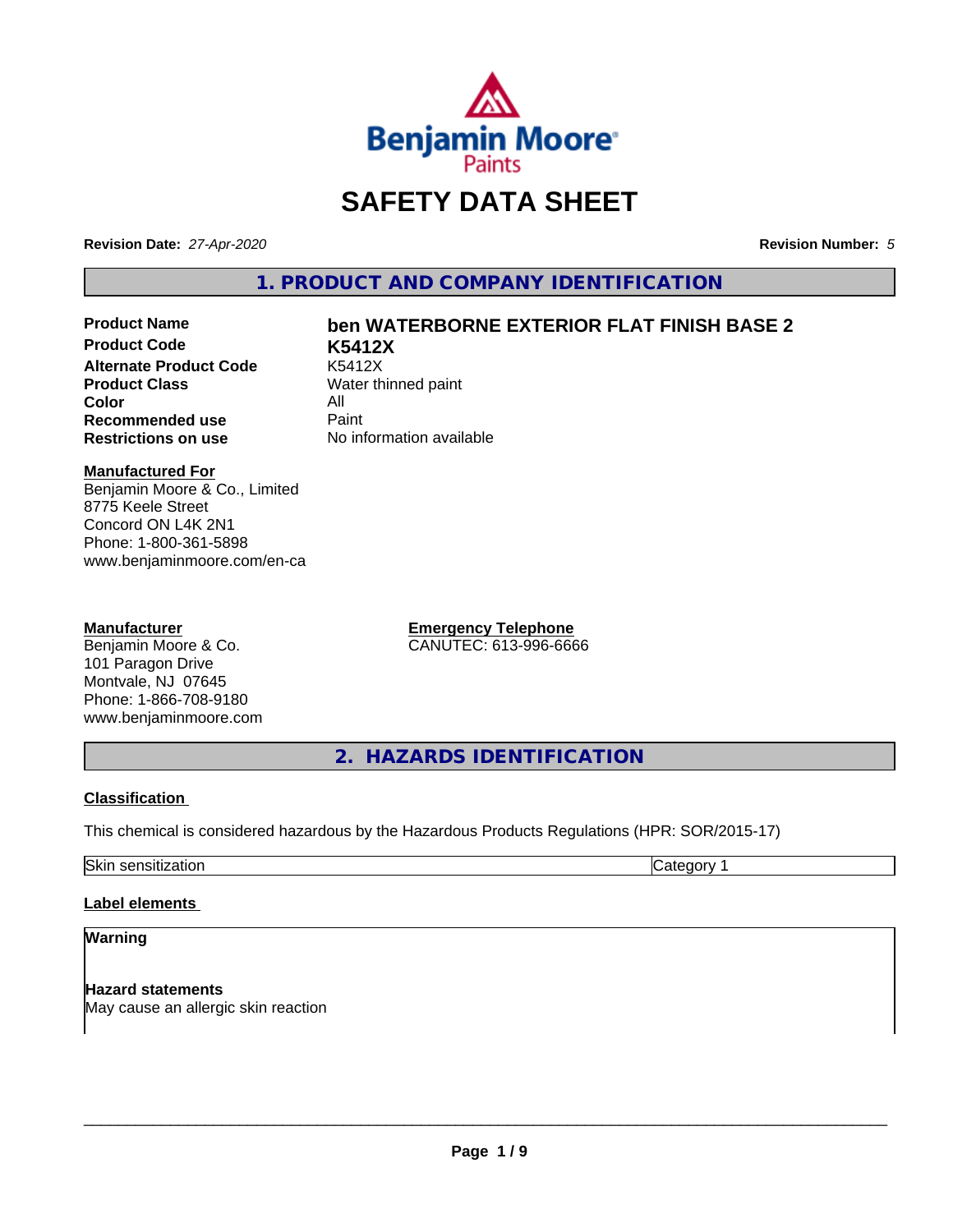

**Appearance** liquid **Odor in the original of the original of the original of the original of the original of the original of the original of the original of the original of the original of the original of the original of t** 

### **Precautionary Statements - Prevention**

Avoid breathing dust/fume/gas/mist/vapors/spray Contaminated work clothing should not be allowed out of the workplace Wear protective gloves

### **Skin**

IF ON SKIN: Wash with plenty of soap and water If skin irritation or rash occurs: Get medical advice/attention Wash contaminated clothing before reuse

### **Precautionary Statements - Disposal**

Dispose of contents/container to an approved waste disposal plant

### **Other information**

No information available

# **3. COMPOSITION INFORMATION ON COMPONENTS**

| <b>Chemical name</b>                              | CAS No.    | Weight-%      | Hazardous Material<br>registry number<br>(HMIRA registry #) | Date HMIRA filed and<br>Information Review Act date exemption granted<br>(if applicable) |
|---------------------------------------------------|------------|---------------|-------------------------------------------------------------|------------------------------------------------------------------------------------------|
| Nepheline syenite                                 | 37244-96-5 | $10 - 30\%$   |                                                             |                                                                                          |
| Titanium dioxide                                  | 13463-67-7 | $5 - 10%$     |                                                             |                                                                                          |
| Diatomaceous earth                                | 61790-53-2 | $-5%$         |                                                             |                                                                                          |
| Sodium C14-C16 olefin<br>sulfonate                | 68439-57-6 | $0.1 - 0.25%$ |                                                             |                                                                                          |
| Carbamic acid, butyl-,<br>3-iodo-2-propynyl ester | 55406-53-6 | $0.1 - 0.25%$ |                                                             |                                                                                          |

\*The exact percentage (concentration) of composition has been withheld as a trade secret

## **4. FIRST AID MEASURES**

**General Advice** No hazards which require special first aid measures.

**Eye Contact Exercise 2.1 All 2.5 All 2.5 All 2.6 All 2.6 All 2.6 All 2.6 All 2.6 All 2.6 All 2.6 All 2.6 All 2.6 All 2.6 All 2.6 All 2.6 All 2.6 All 2.6 All 2.6 All 2.6 All 2.6 All 2.6 All 2.6 All 2.6 All 2.6 All 2.6 Al** minutes and consult a physician.

**Skin Contact** Same of the Mash off immediately with soap and plenty of water while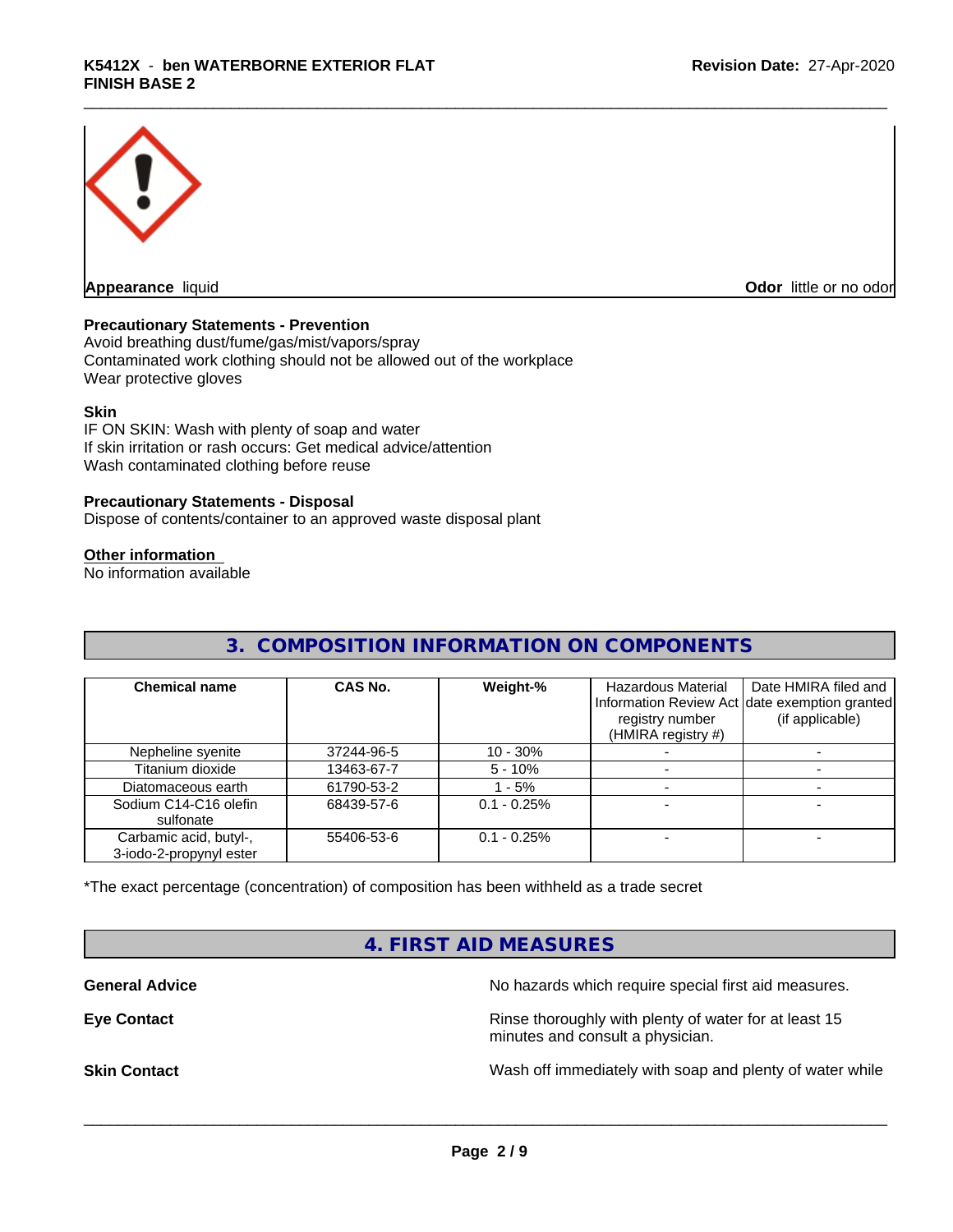|                                                                                  | removing all contaminated clothes and shoes. If skin<br>irritation persists, call a physician. Wash clothing before<br>reuse. Destroy contaminated articles such as shoes. |
|----------------------------------------------------------------------------------|----------------------------------------------------------------------------------------------------------------------------------------------------------------------------|
| <b>Inhalation</b>                                                                | Move to fresh air. If symptoms persist, call a physician.                                                                                                                  |
| Ingestion                                                                        | Clean mouth with water and afterwards drink plenty of<br>water. Consult a physician if necessary.                                                                          |
| <b>Most Important Symptoms/Effects</b>                                           | May cause allergic skin reaction.                                                                                                                                          |
| <b>Notes To Physician</b>                                                        | Treat symptomatically.                                                                                                                                                     |
|                                                                                  | 5. FIRE-FIGHTING MEASURES                                                                                                                                                  |
| <b>Suitable Extinguishing Media</b>                                              | Use extinguishing measures that are appropriate to local<br>circumstances and the surrounding environment.                                                                 |
| Protective equipment and precautions for firefighters                            | As in any fire, wear self-contained breathing apparatus<br>pressure-demand, MSHA/NIOSH (approved or equivalent)<br>and full protective gear.                               |
| <b>Specific Hazards Arising From The Chemical</b>                                | Closed containers may rupture if exposed to fire or<br>extreme heat.                                                                                                       |
| <b>Sensitivity to mechanical impact</b>                                          | No                                                                                                                                                                         |
| Sensitivity to static discharge                                                  | No                                                                                                                                                                         |
| <b>Flash Point Data</b><br>Flash point (°F)<br>Flash Point (°C)<br><b>Method</b> | Not applicable<br>Not applicable<br>Not applicable                                                                                                                         |
| <b>Flammability Limits In Air</b>                                                |                                                                                                                                                                            |
| Lower flammability limit:                                                        | Not applicable                                                                                                                                                             |

**Upper flammability limit:** Not applicable

**NFPA Health:** 1 **Flammability:** 0 **Instability:** 0 **Special:** Not Applicable

### **NFPA Legend**

- 0 Not Hazardous
- 1 Slightly
- 2 Moderate
- 3 High
- 4 Severe

*The ratings assigned are only suggested ratings, the contractor/employer has ultimate responsibilities for NFPA ratings where this system is used.*

*Additional information regarding the NFPA rating system is available from the National Fire Protection Agency (NFPA) at www.nfpa.org.*

# **6. ACCIDENTAL RELEASE MEASURES**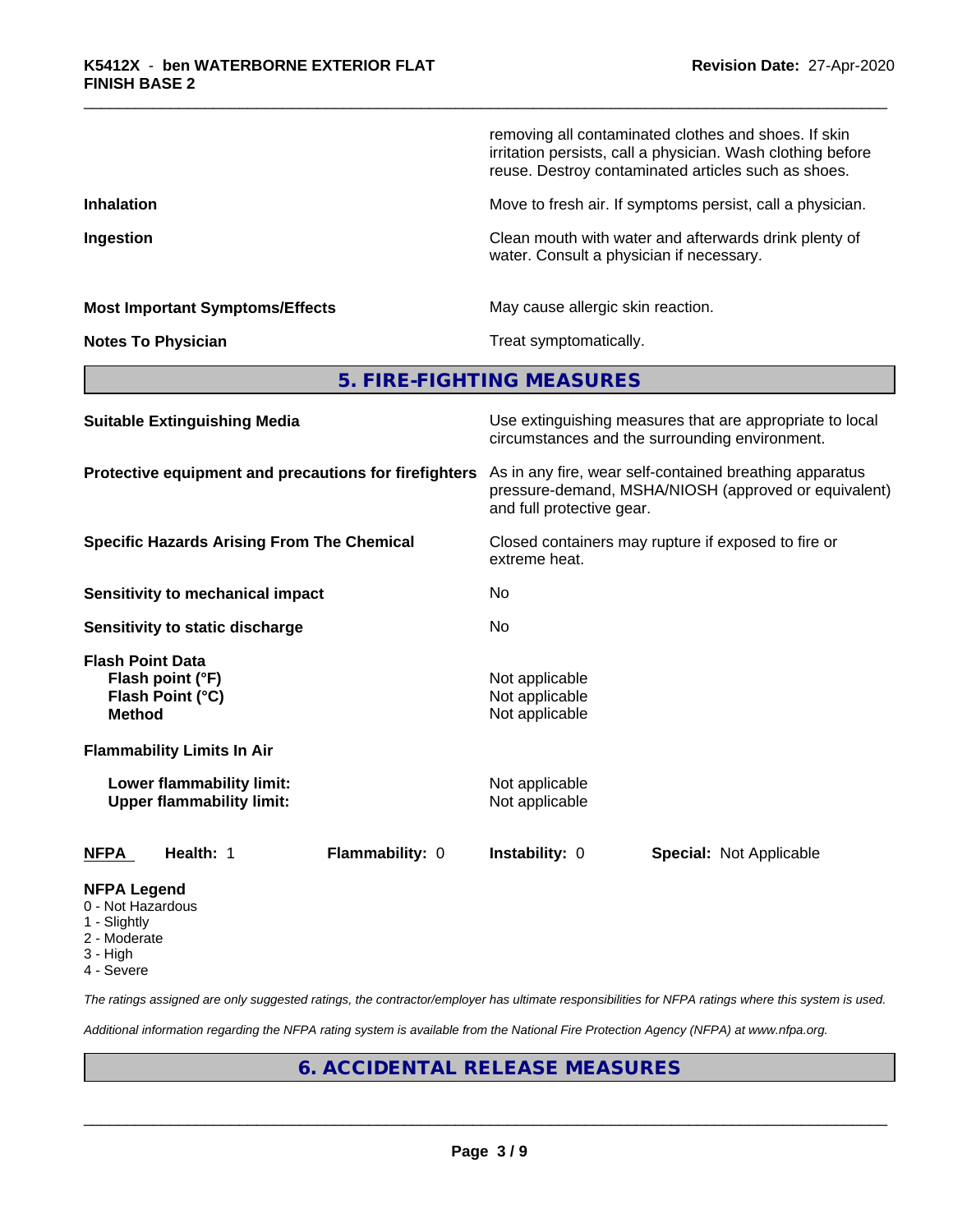**Personal Precautions Precautions** Avoid contact with skin, eyes and clothing. Ensure adequate ventilation.

**Other Information Other Information Prevent further leakage or spillage if safe to do so.** 

**Environmental precautions** See Section 12 for additional Ecological Information.

**Methods for Cleaning Up Example 20 All 20 All 20 All 20 Soak** up with inert absorbent material. Sweep up and shovel into suitable containers for disposal.

## **7. HANDLING AND STORAGE**

**Handling Handling Avoid contact with skin, eyes and clothing. Avoid breathing** vapors, spray mists or sanding dust. In case of insufficient ventilation, wear suitable respiratory equipment.

**Storage Keep container tightly closed. Keep out of the reach of Keep** container tightly closed. Keep out of the reach of

**Incompatible Materials** Noinformation available

# **8. EXPOSURE CONTROLS/PERSONAL PROTECTION**

children.

### **Exposure Limits**

| <b>Chemical name</b> | <b>ACGIH TLV</b>         | Alberta           | British Columbia            | Ontario           | Quebec                       |
|----------------------|--------------------------|-------------------|-----------------------------|-------------------|------------------------------|
| Nepheline svenite    | N/E                      | N/E               | N/E                         | 10 mg/m $3$ - TWA | N/E                          |
| Titanium dioxide     | TWA: $10 \text{ mg/m}^3$ | 10 mg/m $3$ - TWA | 10 mg/m $3$ - TWA           | 10 mg/m $3$ - TWA | 10 mg/m <sup>3</sup> - TWAEV |
|                      |                          |                   | $3 \text{ ma/m}^3$ - TWA    |                   |                              |
| Diatomaceous earth   | N/E                      | N/E               | $4 \text{ mg/m}^3$ - TWA    | N/E               | 6 mg/m <sup>3</sup> - TWAEV  |
|                      |                          |                   | 1.5 mg/m <sup>3</sup> - TWA |                   |                              |

**Legend**

ACGIH - American Conference of Governmental Industrial Hygienists Alberta - Alberta Occupational Exposure Limits British Columbia - British Columbia Occupational Exposure Limits Ontario - Ontario Occupational Exposure Limits Quebec - Quebec Occupational Exposure Limits N/E - Not established

**Personal Protective Equipment**

**Engineering Measures Ensure** Ensure adequate ventilation, especially in confined areas.

**Eve/Face Protection Safety glasses with side-shields. Skin Protection Protection Protective gloves and impervious clothing. Respiratory Protection In case of insufficient ventilation wear suitable respiratory** equipment.

**Hygiene Measures Avoid contact with skin, eyes and clothing. Remove and Avoid contact with skin, eyes and clothing. Remove and Avoid contact with skin, eyes and clothing. Remove and** wash contaminated clothing before re-use. Wash thoroughly after handling.

# **9. PHYSICAL AND CHEMICAL PROPERTIES**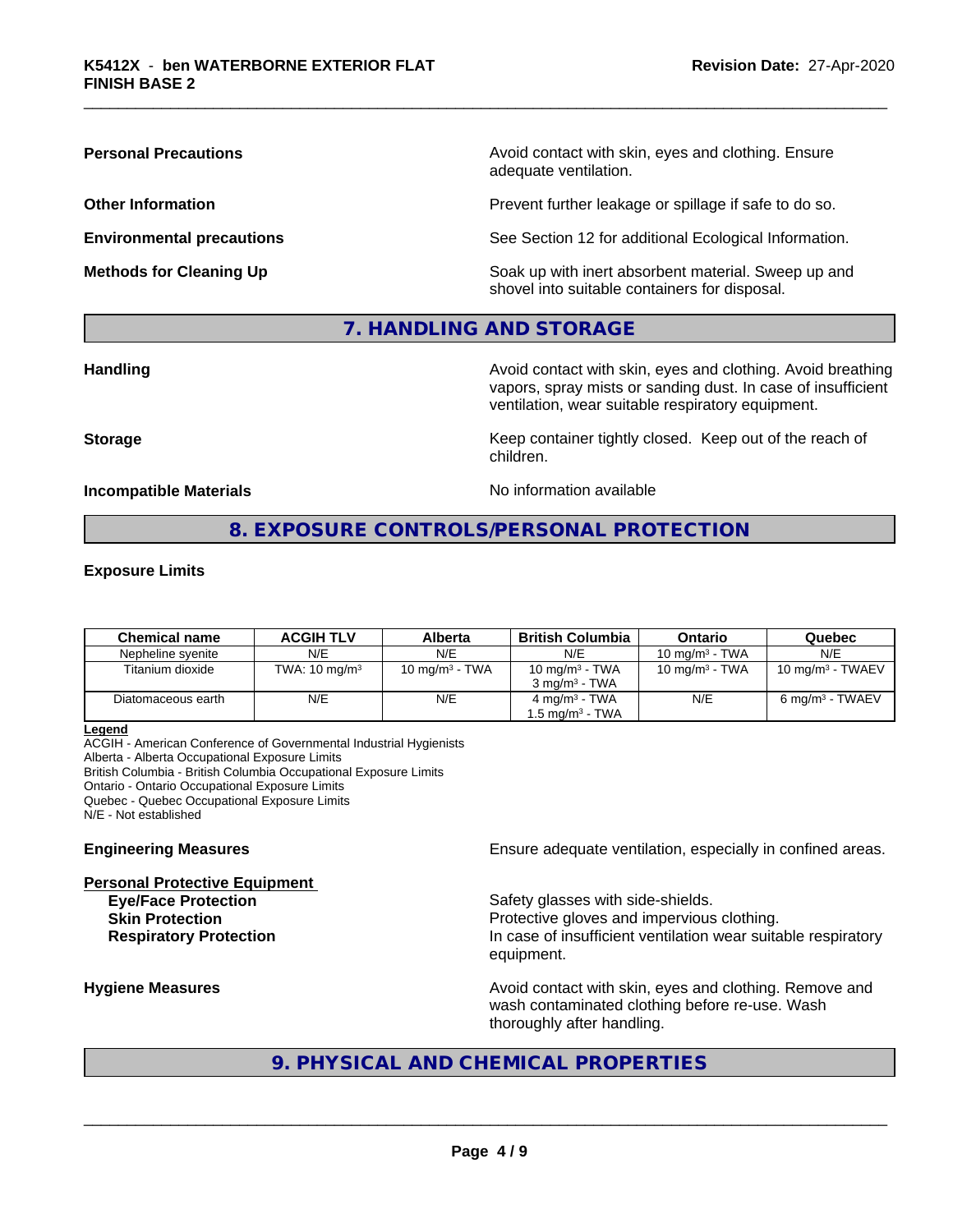**Appearance** liquid<br> **Odor** little c **Odor Threshold** No information available **Density (lbs/gal) Specific Gravity** 1.28 - 1.33 **pH** No information available **Viscosity (cps)** No information available Notice 1, 1999 **Solubility(ies)** No information available in the solution of the solution of the solution available in the solution of the solution of the solution of the solution of the solution of the solution of the solution of the so **Water solubility** No information available **Evaporation Rate No information available No information available Vapor pressure** No information available **Vapor density**<br> **We Solids**<br>
We Solid Wi, % Solids
2019 **Wt. % Solids** 45 - 55<br> **Vol. % Solids** 30 - 40 **Vol. % Solids Wt. % Volatiles** 45 - 55 **Vol. % Volatiles** 60 - 70 **VOC Regulatory Limit (g/L)** < 50 **Boiling Point (°F)** 212 **Boiling Point (°C) Freezing point (°F)** 32 **Freezing Point (°C)** 0 **Flash point (°F)** Not applicable **Flash Point (°C)** Not applicable **Method** Not applicable<br> **Flammability (solid, gas)** Not applicable Not applicable **Flammability (solid, gas)** Not applicable<br> **Upper flammability limit:** Not applicable<br>
Not applicable **Upper flammability limit:**<br> **Lower flammability limit:**<br>
Not applicable<br>
Not applicable **Lower flammability limit:**<br> **Autoignition Temperature (°F)** Not applicable Not applicable available **Autoignition Temperature (°F) Autoignition Temperature (°C)** No information available **Decomposition Temperature (°F)** No information available **Decomposition Temperature (°C)** No information available **Partition coefficient** No information available

little or no odor

# **10. STABILITY AND REACTIVITY**

| <b>Reactivity</b>                         | Not Applicable                           |
|-------------------------------------------|------------------------------------------|
| <b>Chemical Stability</b>                 | Stable under normal conditions.          |
| <b>Conditions to avoid</b>                | Prevent from freezing.                   |
| <b>Incompatible Materials</b>             | No materials to be especially mentioned. |
| <b>Hazardous Decomposition Products</b>   | None under normal use.                   |
| <b>Possibility of hazardous reactions</b> | None under normal conditions of use.     |

# **11. TOXICOLOGICAL INFORMATION**

### **Product Information**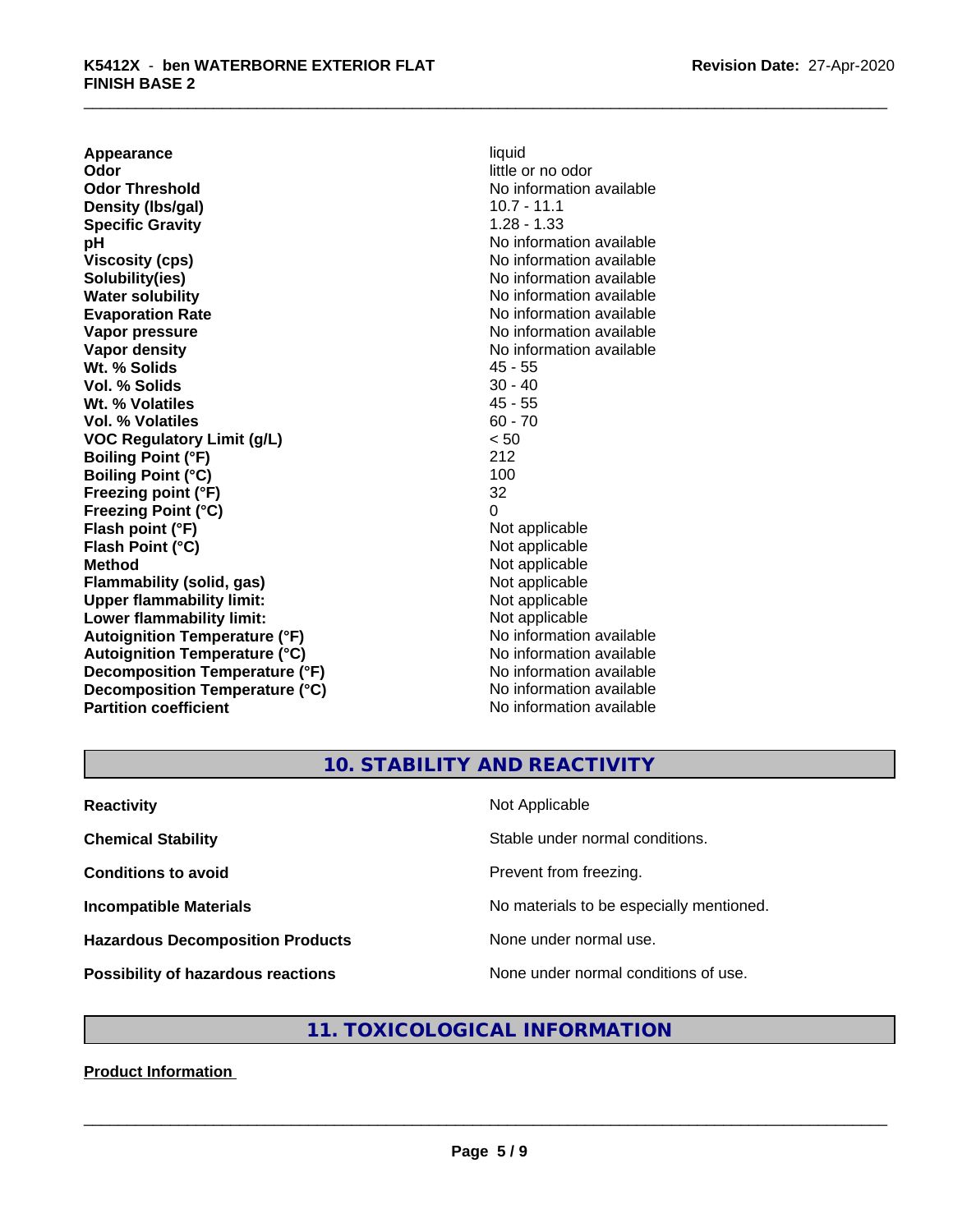| Information on likely routes of exposure                                                   |                                                          |  |
|--------------------------------------------------------------------------------------------|----------------------------------------------------------|--|
| <b>Principal Routes of Exposure</b>                                                        | Eye contact, skin contact and inhalation.                |  |
| <b>Acute Toxicity</b>                                                                      |                                                          |  |
| <b>Product Information</b>                                                                 | No information available                                 |  |
| Symptoms related to the physical, chemical and toxicological characteristics               |                                                          |  |
| <b>Symptoms</b>                                                                            | No information available                                 |  |
| Delayed and immediate effects as well as chronic effects from short and long-term exposure |                                                          |  |
| Eye contact                                                                                | May cause slight irritation                              |  |
| <b>Skin contact</b>                                                                        | Substance may cause slight skin irritation. Prolonged or |  |
|                                                                                            | repeated contact may dry skin and cause irritation.      |  |
| <b>Inhalation</b>                                                                          | May cause irritation of respiratory tract.               |  |
| Ingestion                                                                                  | Ingestion may cause gastrointestinal irritation, nausea, |  |
|                                                                                            | vomiting and diarrhea.                                   |  |
| <b>Sensitization</b>                                                                       | May cause an allergic skin reaction.                     |  |
| <b>Neurological Effects</b>                                                                | No information available.                                |  |
| <b>Mutagenic Effects</b>                                                                   | No information available.                                |  |
| <b>Reproductive Effects</b>                                                                | No information available.                                |  |
| <b>Developmental Effects</b>                                                               | No information available.                                |  |
| <b>Target organ effects</b>                                                                | No information available.                                |  |
| <b>STOT - single exposure</b>                                                              | No information available.                                |  |
| <b>STOT - repeated exposure</b>                                                            | No information available.                                |  |
| Other adverse effects                                                                      | No information available.                                |  |
| <b>Aspiration Hazard</b>                                                                   | No information available.                                |  |

**Numerical measures of toxicity**

**The following values are calculated based on chapter 3.1 of the GHS document**

| ATEmix (oral)                        | 108123 mg/kg |
|--------------------------------------|--------------|
| <b>ATEmix (inhalation-dust/mist)</b> | 483.6 mg/L   |

### **Component Information**

| Chemical name                                                   | Oral LD50            | Dermal LD50            | Inhalation LC50                                                            |
|-----------------------------------------------------------------|----------------------|------------------------|----------------------------------------------------------------------------|
| Titanium dioxide<br>13463-67-7                                  | > 10000 mg/kg (Rat)  |                        |                                                                            |
| Sodium C14-C16 olefin sulfonate<br>68439-57-6                   | $= 2220$ mg/kg (Rat) | $> 740$ mg/kg (Rabbit) |                                                                            |
| Carbamic acid, butyl-,<br>3-iodo-2-propynyl ester<br>55406-53-6 | $= 1470$ mg/kg (Rat) | $>$ 2000 mg/kg (Rat)   | $= 0.67$ mg/L (Rat) 4 h = 0.63 mg/L<br>$(Rat)$ 4 h = 0.99 mg/L $(Rat)$ 4 h |

### **Chronic Toxicity**

### **Carcinogenicity**

*The information below indicateswhether each agency has listed any ingredient as a carcinogen:.*

| Chemic<br>name<br>.а. | 100                                                          | <b>NTP</b> |
|-----------------------|--------------------------------------------------------------|------------|
|                       | <br>ם ה<br>Carcinoden<br>ossible <sup>,</sup><br>Human∶<br>. |            |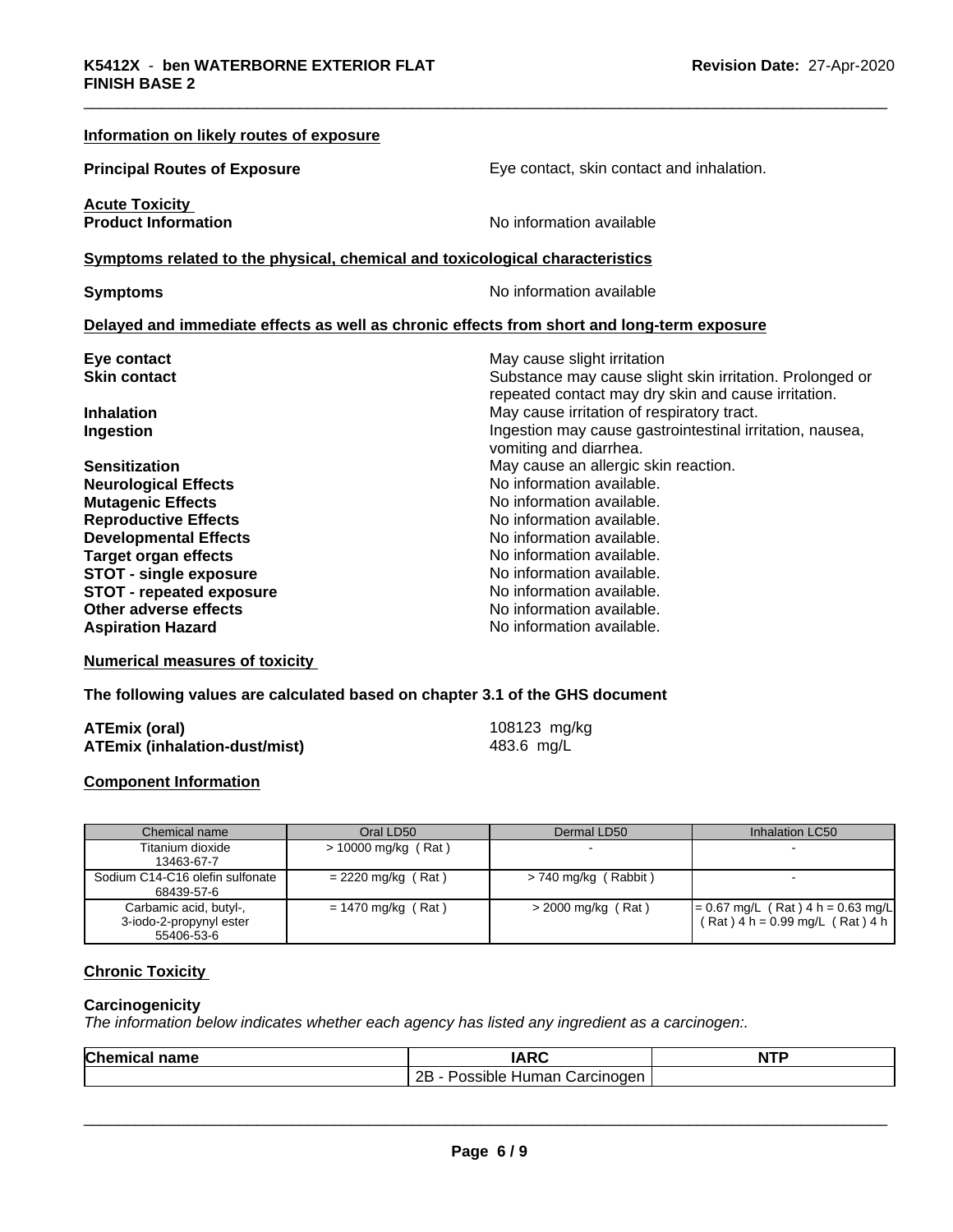# \_\_\_\_\_\_\_\_\_\_\_\_\_\_\_\_\_\_\_\_\_\_\_\_\_\_\_\_\_\_\_\_\_\_\_\_\_\_\_\_\_\_\_\_\_\_\_\_\_\_\_\_\_\_\_\_\_\_\_\_\_\_\_\_\_\_\_\_\_\_\_\_\_\_\_\_\_\_\_\_\_\_\_\_\_\_\_\_\_\_\_\_\_ **K5412X** - **ben WATERBORNE EXTERIOR FLAT FINISH BASE 2**

| $-$<br>$-1$<br>l itanlun<br>ou<br>1 X I ( 1 6 |  |
|-----------------------------------------------|--|

• Although IARC has classified titanium dioxide as possibly carcinogenic to humans (2B), their summary concludes: "No significant exposure to titanium dioxide is thought to occur during the use of products in which titanium dioxide is bound to other materials, such as paint."

### **Legend**

IARC - International Agency for Research on Cancer NTP - National Toxicity Program OSHA - Occupational Safety & Health Administration

**12. ECOLOGICAL INFORMATION**

## **Ecotoxicity Effects**

The environmental impact of this product has not been fully investigated.

### **Product Information**

# **Acute Toxicity to Fish**

No information available

### **Acute Toxicity to Aquatic Invertebrates**

No information available

### **Acute Toxicity to Aquatic Plants**

No information available

### **Persistence / Degradability**

No information available.

### **Bioaccumulation**

No information available.

### **Mobility in Environmental Media**

No information available.

### **Ozone**

No information available

### **Component Information**

### **Acute Toxicity to Fish**

Titanium dioxide  $LC50:$  > 1000 mg/L (Fathead Minnow - 96 hr.) Carbamic acid, butyl-, 3-iodo-2-propynyl ester LC50: 230 µg/L (Bluegill sunfish - 96 hr.)

### **Acute Toxicity to Aquatic Invertebrates**

No information available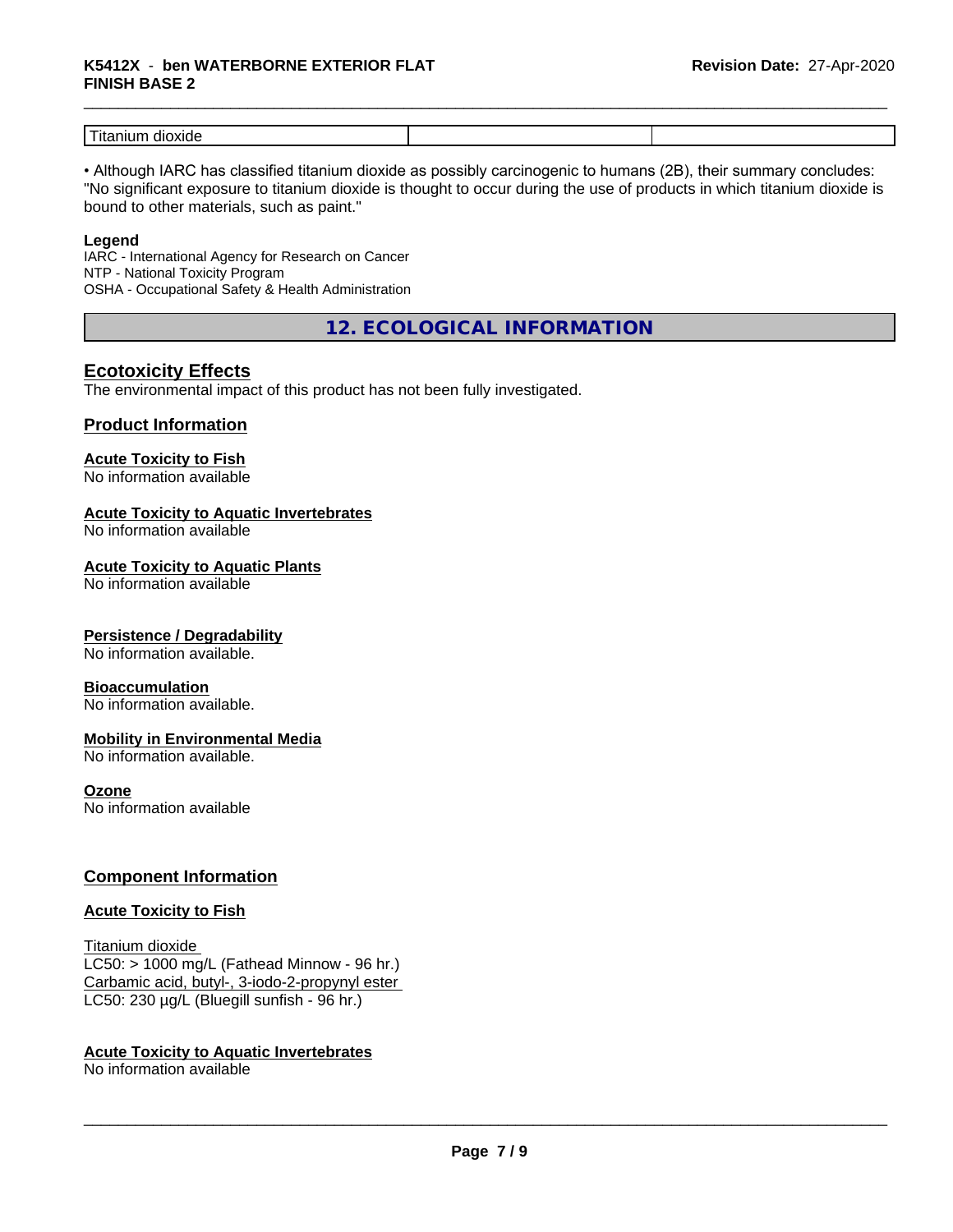### **Acute Toxicity to Aquatic Plants**

No information available

## **13. DISPOSAL CONSIDERATIONS**

**Waste Disposal Method Dispose of in accordance with federal, state, provincial,** and local regulations. Local requirements may vary, consult your sanitation department or state-designated environmental protection agency for more disposal options.

**14. TRANSPORT INFORMATION**

**TDG** Not regulated

**ICAO / IATA** Not regulated

**IMDG / IMO** Not regulated

**15. REGULATORY INFORMATION**

### **International Inventories**

**TSCA: United States** Yes - All components are listed or exempt. **DSL: Canada** Yes - All components are listed or exempt.

### **National Pollutant Release Inventory (NPRI)**

#### **NPRI Parts 1- 4**

This product contains the following Parts 1-4 NPRI chemicals:

*None*

### **NPRI Part 5**

This product contains the following NPRI Part 5 Chemicals:

*None*

### **WHMIS Regulatory Status**

This product has been classified in accordance with the hazard criteria of the Hazardous Products Regulations (HPR) and the SDS contains all the information required by the HPR.